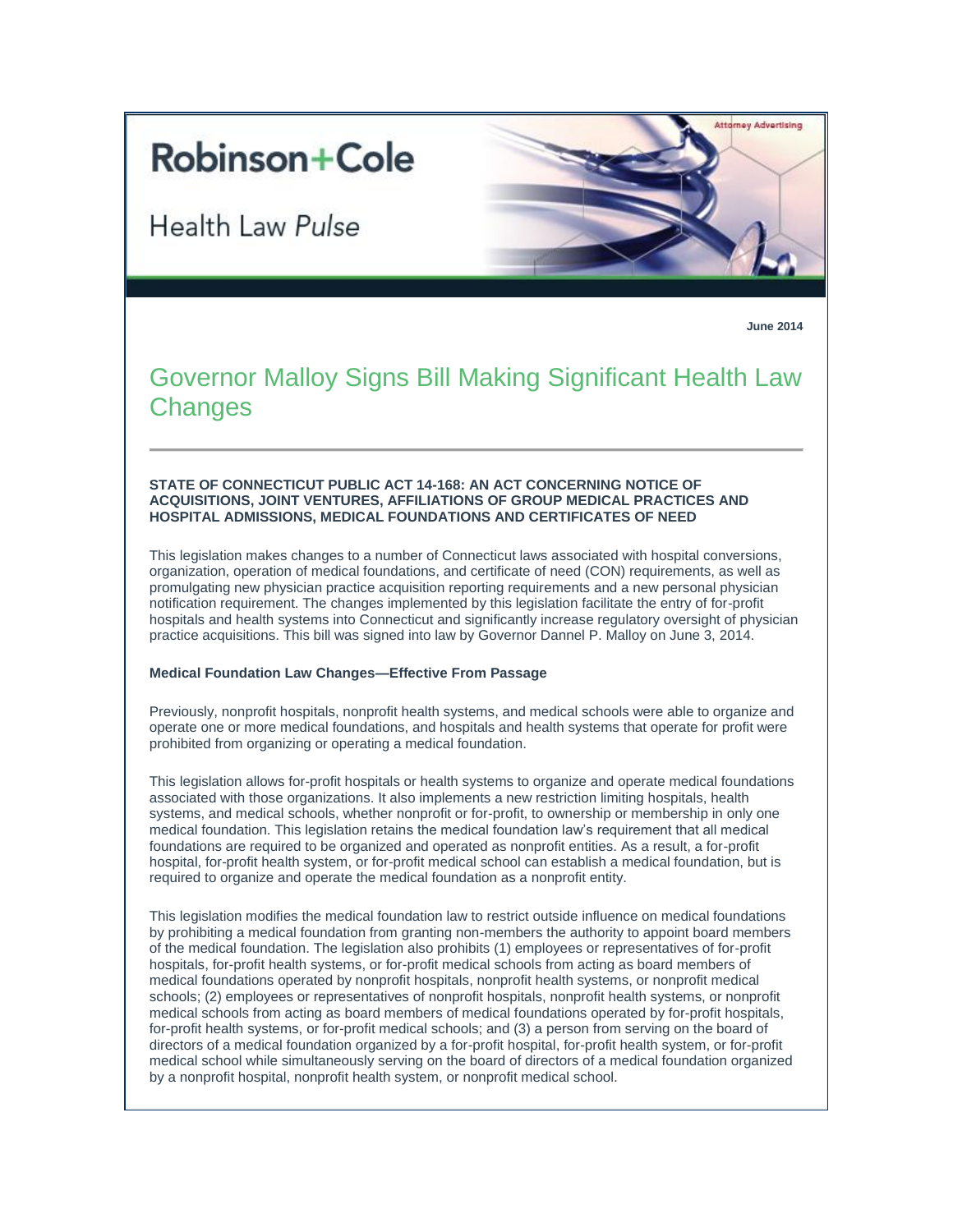This legislation also revises Office of Health Care Access (OHCA) reporting requirements for medical foundations. Previously, medical foundations were required to report certain information to OHCA upon request, but this legislation requires medical foundations to provide OHCA with the following information annually: a mission statement; a description of services provided, including any significant changes to such services since the last report; and financial information reported on the medical foundation's most recently filed Internal Revenue Service (IRS) return for organizations exempt from income taxes. Medical foundations that do not file such a form with the IRS are required to submit substantially similar information to that required by such form in their annual OHCA report. OHCA will make such forms and information available to members of the public and accessible on OHCA's website.

#### **Connecticut Hospital Conversion Law Changes—Effective From Passage**

Connecticut's law governing hospital conversions requires the Attorney General (AG) and the Connecticut Department of Public Health (DPH) to review applications for the sale of nonprofit hospitals to a person or persons organized or operated for profit (a Conversion Application). This legislation strengthens the regulatory powers of the AG and DPH to enable either party to place "any conditions on approval" of a Conversion Application.

This legislation adds an additional public hearing requirement to the Conversion Application review process, which must be conducted in the hospital's municipality by the parties to the Conversion Application within 30 days of submission of a CON determination letter with DPH and the AG (the first step in the formal conversion process). This hearing requirement is in addition to the public hearing that DPH and the AG are already entitled to hold under current law.

Previously, DPH was required to deny a Conversion Application unless it found that the affected community would be assured of continued access to affordable health care. This legislation revises that provision to now require DPH to find that the affected community will be assured of continued access to "high quality" and affordable health care "after accounting for any proposed change impacting hospital staffing."

#### **Certificate of Need Requirement Changes—Effective July 1, 2014**

This legislation revises Connecticut's CON laws to include new requirements for CONs related to the sale or acquisition of a group practice. For the purposes of the revised CON laws, a group practice is defined as an organization of eight or more full-time physicians legally organized to render professional medical services. After July 1, 2014, a CON will be required for a transfer of ownership of a group practice to any entity other than a physician or group of physicians, except when the parties have signed a sale agreement to transfer such ownership on or before September 1, 2014. If the physician practice being sold has less than eight full-time physicians, the practice does not qualify as a "group practice" under the new CON law, and a CON will not be required.

This legislation adds a presumption in favor of approving CON applications *for group practice acquisitions entered into in response to a request for proposal or similar voluntary offer for sale*. OHCA's review of a CON application concerning such an acquisition must be completed within 60 days of the date on which OHCA posts notice on its website. This legislation also revises the public hearing process related to such acquisitions to require that 25 people (instead of three people as currently required for standard CON applications) or an organization representing 25 or more people must request such a hearing. However, this legislation does not curb OHCA's right under current CON law to hold a public hearing with respect to *any* CON application, whether or not a request is made by members of the public.

Current law requires OHCA to consider and make written findings concerning specific principles and guidelines when reviewing a CON application. This legislation adds the following principles and guidelines: (1) whether the applicant has satisfactorily demonstrated that the proposal will not negatively impact the diversity of health care providers and patient choice in the geographic region; and (2) whether the applicant has satisfactorily demonstrated that any consolidation resulting from the proposal will not adversely affect health care costs or accessibility to care.

**New Group Practice Acquisition Reporting Requirements—Effective October 1, 2014**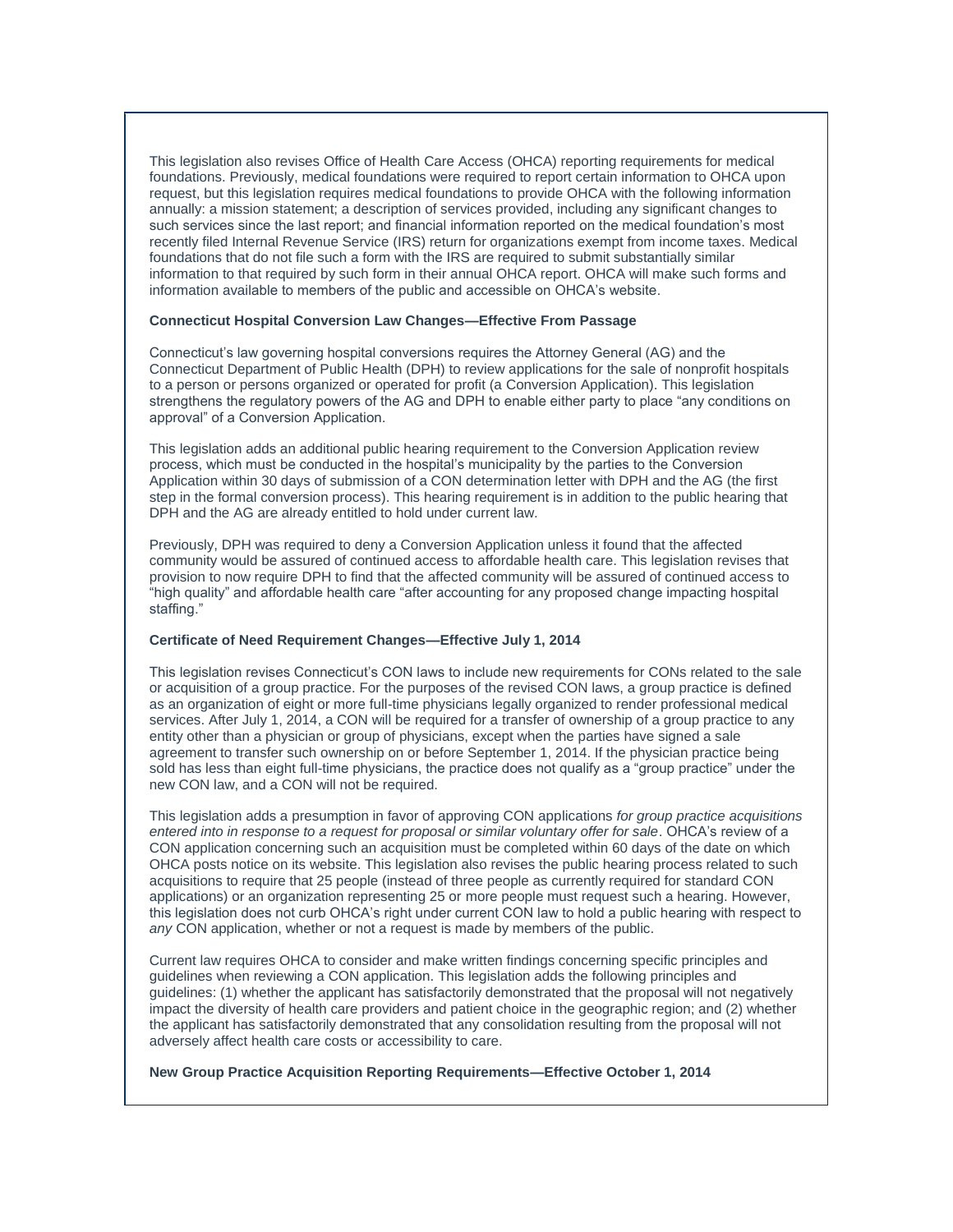This legislation introduces a new reporting requirement for certain transactions that materially change the business or corporate structure of a group practice. For the purposes of this provision, a "group practice" is defined as two or more physicians legally organized to provide professional medical services. A material change is defined as any merger, consolidation, affiliation, stock or asset acquisition, formation of partnership, employment of all members, or other change in corporate structure that involves another group practice or a hospital, hospital system, captive PC, medical foundation, or other similar entity and which results in a group practice of eight or more physicians. The parties to such a transaction must notify the AG no less than 30 days prior to the transaction's proposed effective date. The notification to the AG must include the names and specialties of each physician practicing medicine in the group practice, the names of the business entities providing services as part of the group practice, the addresses at which the business entities are providing such services, a description of services provided at each location, and the primary service area served by each group practice location.

This legislation adds a new requirement for notification to the AG by the parties to any merger or acquisition where a hospital, health system, or other health care provider is a party to the merger or acquisition and the transaction is subject to antitrust review by either the Federal Trade Commission or the Department of Justice. This legislation allows the AG to maintain and use such information in the same manner as provided in Connecticut's antitrust act.

This legislation also introduces new reporting requirements for hospitals and hospital systems with affiliated group practices, and independent group practices of 30 or more physicians. Starting December 31, 2014, such entities will be required to file annual written reports with DPH and the AG containing the same information as that required by the material change reporting requirement discussed above.

### **New Physician Notification Requirement Upon Patient's Admission—Effective October 1, 2014**

This legislation introduces a new requirement that hospital personnel, upon admitting a patient to the hospital, notify the patient's personal physician within 24 hours of such admission if requested by the patient.

| <b>Bill Provision(s)</b>                                                                                                                                                                                                                                           | <b>Effective Date</b>                                                                                                                     |
|--------------------------------------------------------------------------------------------------------------------------------------------------------------------------------------------------------------------------------------------------------------------|-------------------------------------------------------------------------------------------------------------------------------------------|
| <b>Medical Foundation Law Revisions</b><br>(allowing for-profit operation of medical<br>foundations and limiting hospitals/health systems<br>to membership in one medical foundation) $(S2-3)$                                                                     | From Passage<br>(June 3, 2014)                                                                                                            |
| <b>Hospital Conversion Act Revisions</b><br>(including new public hearing requirement and<br>allowing AG and DPH Commissioner to place<br>"any" conditions on approval of an application for<br>conversion of a hospital from nonprofit to for-<br>profit) (§9-11) | From Passage<br>(June 3, 2014)                                                                                                            |
| <b>CON Law Revisions</b><br>(including CON requirement for transfers of<br>ownership of group practices w/ eight or more<br>physicians to any entity other than a physician or<br>group of physicians) (§5-8)                                                      | July 1, 2014<br>(except for transfers of group<br>practices where the parties<br>have a signed sale<br>agreement by September 1,<br>2014) |
| Personal Physician Hospital Admission<br>Notification (§4)                                                                                                                                                                                                         | October 1, 2014                                                                                                                           |

#### **Public Act 14-168 Implementation Timeline**